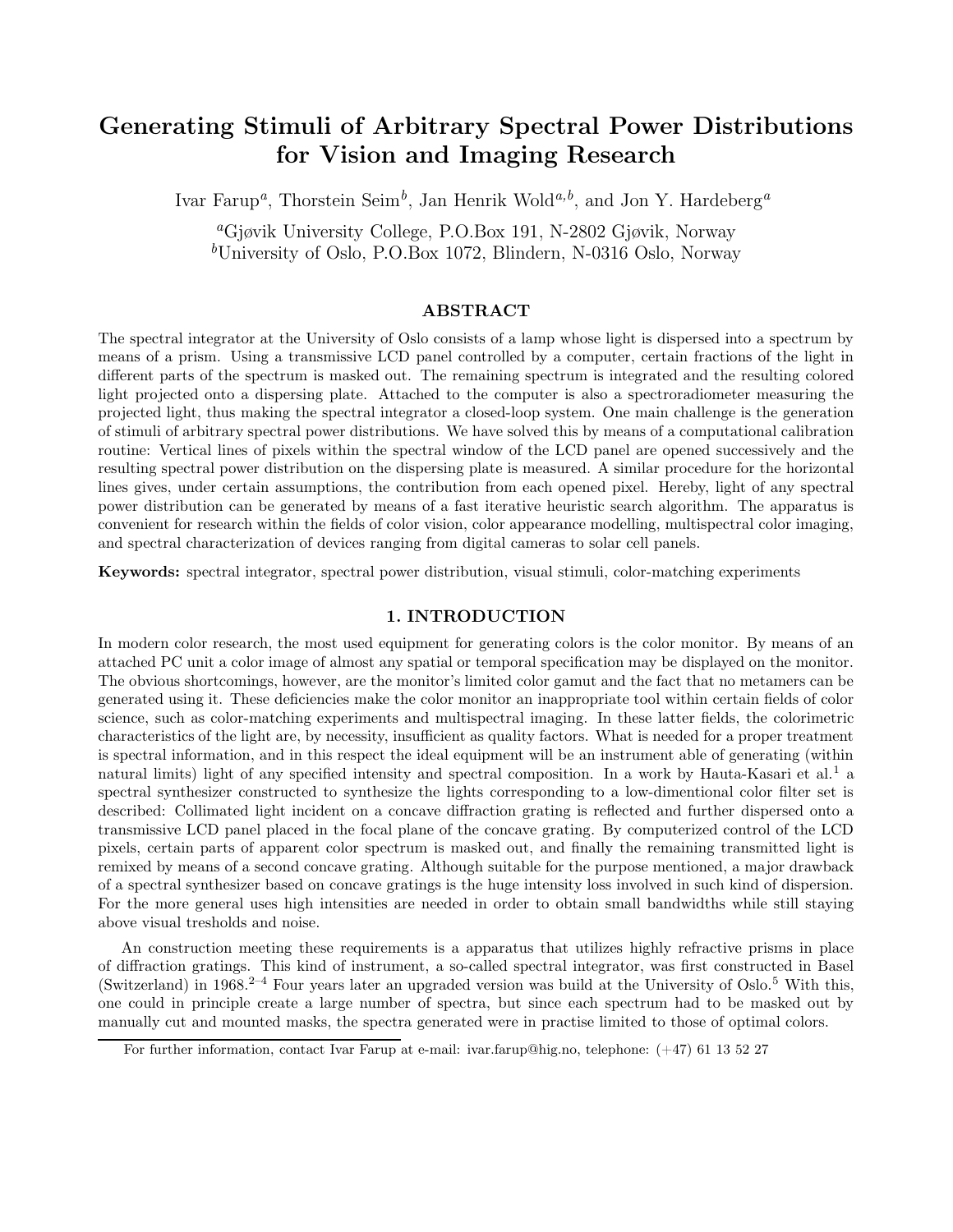In order to make more complex experiments feasible, a further upgrade of the Oslo spectral integrator has recently been made.<sup>6,7</sup> For the masking purpose a LCD panel has been placed into the integrator, and for the control of the LCD pixels and the automation of the spectral recordings a special software has been developed.<sup>8</sup>

Although there are still improvements under conciderations, the aim of the present work is to give a brief decription of this new upgrade. Wheras the design of the spectral integrator is sketched in Section 2, Section 3 gives an outline of the new software (with particular focus on the calibration algoritm). Exampels of potential applications of the spectral integrator are described briefly in Section 4. In the conluding Section 5 a proposal for future work is put forward.

## 2. THE SPECTRAL INTEGRATOR

A principal sketch of the spectral integrator is shown in Figure 1. The light source of the integrator is a high efficiency short-arc xenon lamp (2500W). This is placed in a specially designed lamphouse (L). From the house, two beams of light (solid and dashed lines) are tracked along two diagonal-symmetrical branches of an optical bench. The primary beam (solid line) is initially focused onto a water-cooled slit (S) by means of an aspherical condensor lens (C1) positioned at the beam's exit from the lamphouse. Immediately after the slit, the beam is condensed by another condensor lens (C2) and thereafter let through a collimator (Co) whose function is to make the light rays parallel. The parallel light is then dispersed through two 60 degree prisms (P1 and P2), and by means of a third condensing lens (C3), a sharp image of the slit aperture (S) is focused onto a transmissive monochrome LCD panel (LCD) lying in the focal plane of this lens. Due to the dispersion, this image forms a full color spectrum. By manipulating the pixels of the LCD panel, one can now control what fractions of the light should be let through the panel in the different parts of the spectrum. The condensing lens in front of the LCD panel has a double function in that it also images the exit aperture of the second prism (corresponding to the natural enclosure of the light beam leaving the prism) onto a dispersing plate (D) in front of the integrator. Though being, spatially, an image of the exit aperture of the second prism, the field of light focused on the dispersing plate will generally be of a color different from that of the exit aperture itself.

As an option, a biprism (B) may be inserted immediately after the second prism so that two color spectra are projected onto the LCD panel. By manipulating the LCD pixels in each region independently, two spectra of different spectral power distributions are transmitted. Thus, when the third condensor lens is positioned so that an image of the biprism is focused on the dispersing plate, what is seen is a bipartite field whose two halves, in general, are of a different color. By letting the LCD pixels be manipulated by movements of a PC-mouse, typical color-matching experiments can now be performed. By using the other branch of the optical bench (dashed line) to generate a field that surrounds the bipartite image of the biprism, it will, in this respect, also be possible to perform color-matching experiments under various adaptation conditions.

A vital part of the spectral integrator is the spectroradiometer (R) that is integrated with the optical table through an administrative PC unit (PC). Being managed by a computer, the spectroradiometer measures the various color stimuli automatically, without any manual reading or mechanical manipulation. Moreover, all measured data, including the spectral power distributions, are sorted and saved into files for further treatment/computation. As a result of the integrated design, the precision achieved both in the generation of light sources/stimuli and in the measurements of spectroradiometric data is significantly improved relative to the presision achieved by means of a manually controlled integrator (former version).

A detail of the spectral integrator in Oslo showing the mirror, LCD panel, and the dispersing plate is shown in Figure 2. The transmissive LCD panel seen uses an analog PAL video interface controlled from a Windows. In a future upgrade of the instrument, this will be replaced by a more accurate LCD panel, using digital input signals.

#### 3. USING THE SPECTRAL INTEGRATOR FOR STIMULUS GENERATION

The spectral integrator is already a powerful instrument in itself. However, since there is no direct relation between the opened pixels of the LCD panel and the spectrum generated, and since the measurements taken by the spectroradiometer has to be recorded somehow, using it for real research is tedious. In order to cope with this, a software for controlling the spectral integrator has been developed.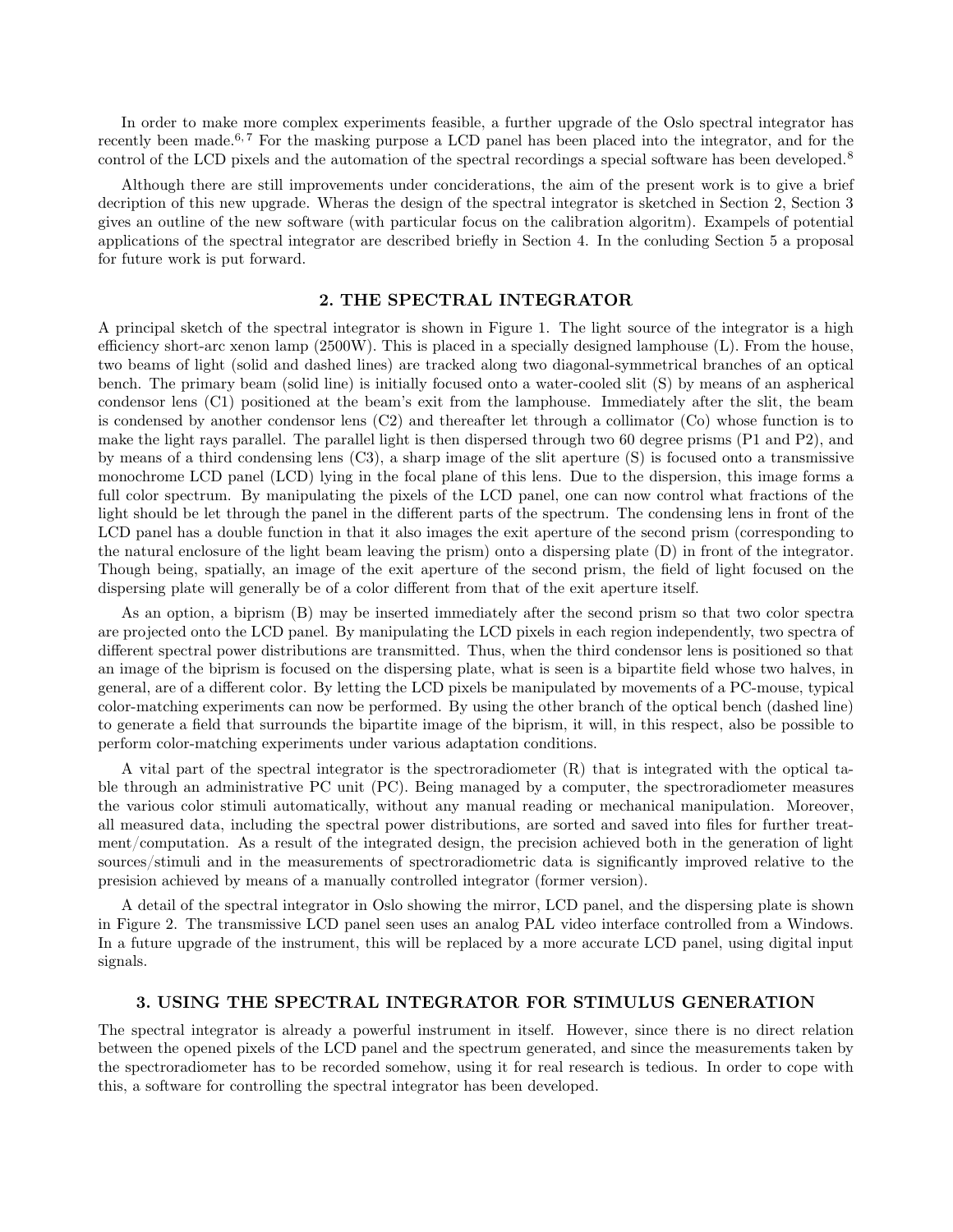

Figure 1. Principal sketch of the spectral integrator. (L) lamphouse,  $(C1)$ – $(C3)$  condensor lenses,  $(S)$  water-cooled slit, (Co) collimator, (P1)–(P2) dispersing prisms, (LCD) transmissive LCD panel, (D) dispersing plate, (B) biprism (optional), (R) spectroradiometer, (PC) administrative PC unit.

First, a short description of the software architecture is given. Then details about characterizing and calibrating the spectral integrator are described in more detail.

## 3.1. Software Architecture

The executive software for the spectral integrator has been developed in Microsoft Visual Studio .NET using  $C++$  as the development language.<sup>8</sup> This gives the necessary flexibility to create a graphical user interface (GUI), as well as for communicating with external devices such as the additional LCD panel and the spectroradiometer through the serial port. It also gives the necessary speed for performing the calculations needed for generating arbitrary spectral power distributions (cf. Sections 3.2–3.3).

The software is constructed as a kernel with surrounding modules. The kernel is a stand-alone Windows application, whereas the modules are implemented as DLL files which are loaded at startup. The kernel is responsible for the overall GUI as well as for facilitating communication between the modules. The modules are responsible for different subtasks, and all of the modules provide their own GUI which are included in the total GUI by the kernel.

An overall view of the software architecture is shown in Figure 3. The responsibilities of the different modules are as follows:

Spectroradiometer module: This module communicates with the spectroradiometer through the serial port. The spectroradiometer is configured, measurements requested, and results communicated.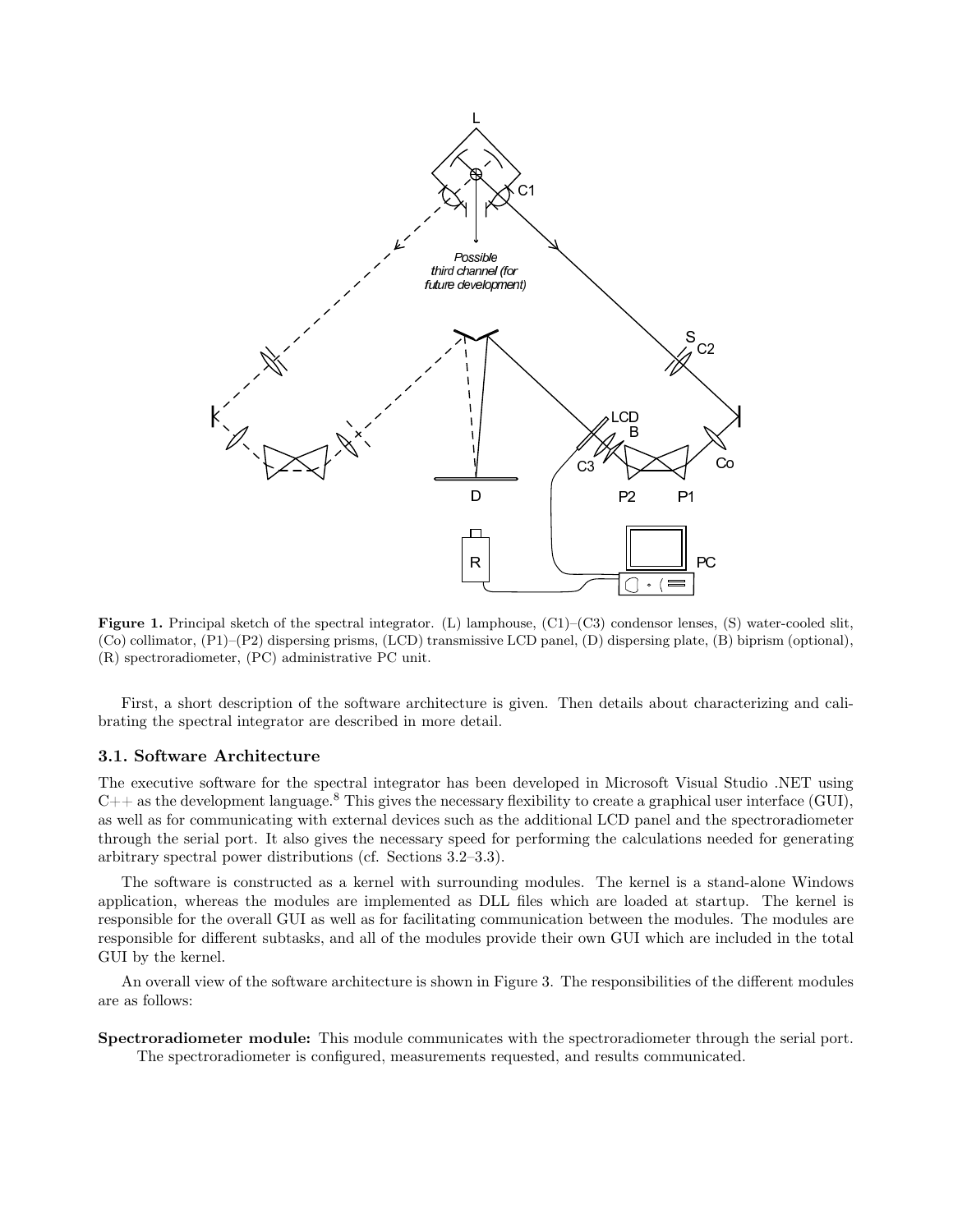

Figure 2. A detailed view of the spectral integrator prototype at UiO (from right) a lens, the transmissive LCD panel with two spectra, a mirror, and the dispersing plate onto which the resulting colored light is projected.

- Calibration module: This module communicates with both the spectroradiometer module and the spectral integrator module. It asks the spectral integrator module to open certain pixels, and then asks the spectroradiometer module to measure the resulting spectrum. In this way, all data needed for the construction of the model presented in Section 3.2 are obtained.
- Spectral integrator module: This module is responsible of drawing the image on the LCD panel. This can be achieved in two ways. Either, pixels can be opened individually, or a spectral power distribution can be specified. In the latter case, data from the calibration module are used in conjunction with the algorithm presented in Section 3.3.
- Color matching module: This module is used for constructing color matching experiments. One reference spectral power distribution and three primary spectral power distributions can be specified. Using the input device module, the user can adjust the weights of the primaries in order to obtain color match.
- Input device module: This module is in charge of communicating with the external input device used in the color matching experiments.
- **Primary generator module:** This module is used for generating Gaussian shaped spectral power distributions.
- Script parser module: When large experiments are to be performed, it is convenient to describe them through scripts. The script parser module can be used for generating such scripts utilizing the functionality supplied by all the other modules.

# 3.2. Characterizing the Spectral Integrator

The position of the spectrum on the LCD panel is determined by means of a binary search algorithm. First, all pixels are closed and the total energy is measured and recorded. Then, half of the panel is opened. If the energy is significantly different from the energy of the black screen, we assume that at least some part of the spectrum is inside the opened area. In this manner, we continue reducing the size of the opened part recursively until the edge of the spectrum is found. The same procedure is applied for the other three edges of the spectrum. In this way, a window  $N$  pixels wide and  $M$  pixels high is found. Typical values for the present configuration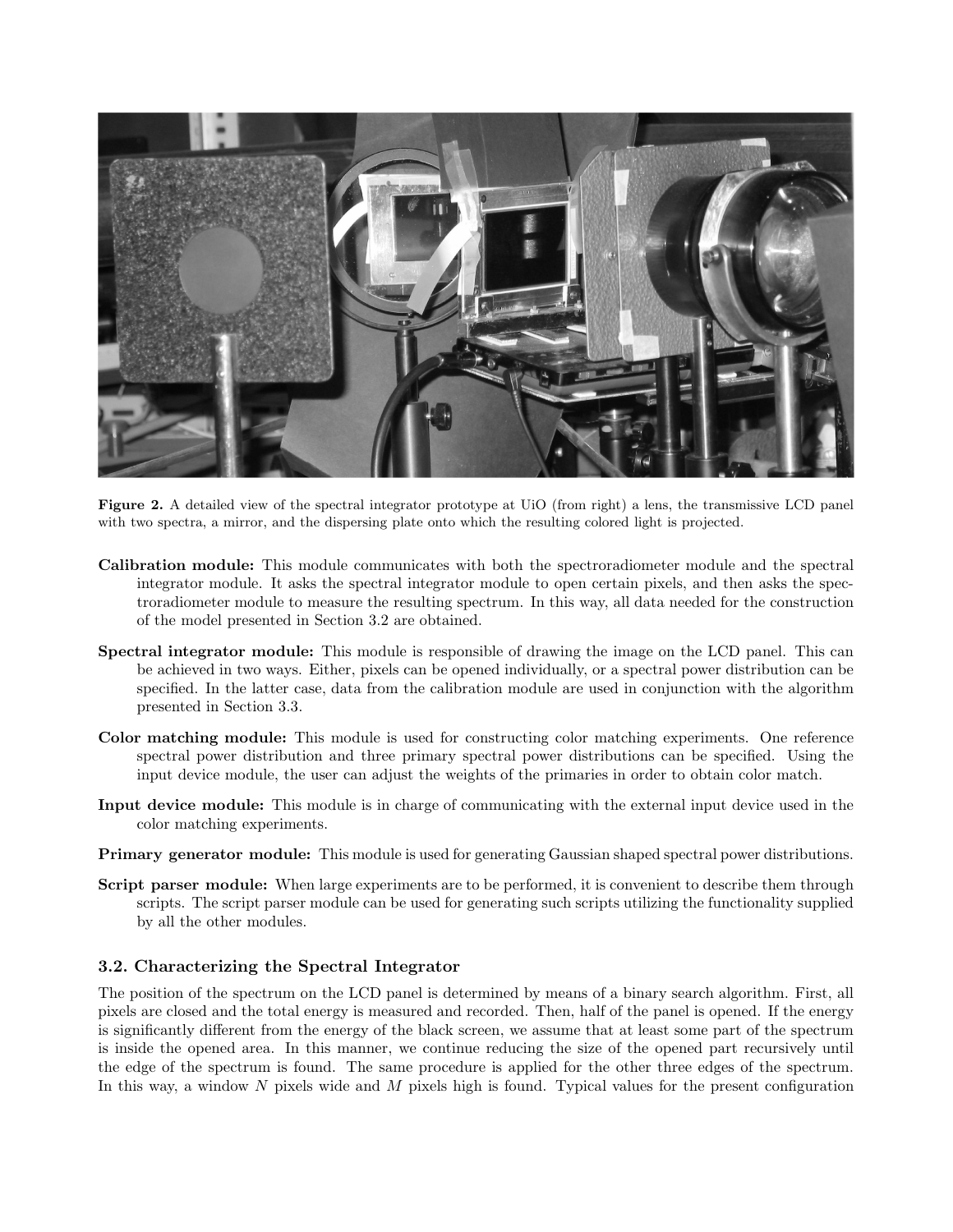

Figure 3. Overall architecture for the executive software for the spectral integrator. See Section 3.1 for details.

of the spectral integrator is  $M \sim 100$  and  $N \sim 200$ . However, it is often convenient to combine several pixels into bigger pixel blocks consisting of, e.g.,  $2 \times 2$  real pixels. This is done both in order to reduce computational complexity, as well as to reduce the errors resulting from the analog PAL communication with the LCD panel. The use of blocks instead of real pixels does not affect the way we construct the algorithms below, so we will continue to refer to pixels although we might mean pixel blocks.

Spectral power distributions are in nature continuous functions of the wavelength, e.g.,  $s(\lambda)$ . For practical purposes, the intensity of the spectral power distribution is sampled at chosen wavelengths, hence, the spectrum can be represented by a vector. In this and the following section, we will use bold face characters to denote vectors, e.g., s.

The black spectrum, b, is obtained by closing all pixels of the LCD panel, b being an  $L \times 1$  column vector, L being the number of samples. With our spectroradiometer, the spectrum is sampled at every nanometer from 380 nm to 700 nm, hence  $L = 321$ . Similarly, the *white spectrum* is achieved by opening all pixels in the recently found  $M \times N$  window of the LCD panel. Example black and white spectra are shown in Figure 4.

Then the so-called *aperture functions* are found by successively opening vertical lines of pixels and measuring the resulting spectral power distribution. The aperture functions are denoted  $\mathbf{a}_j$ ,  $j = 1, \ldots, N$ . We remove the black spectrum to obtain

$$
\overline{\mathbf{a}}_j = \mathbf{a}_j - \mathbf{b},
$$

and collect the aperture functions into the  $L \times N$  matrix

$$
\mathbf{A} = [\overline{\mathbf{a}}_1 \dots \overline{\mathbf{a}}_N].
$$

Example aperture functions are shown in Figure 4 for linewidths of two and five pixels. The plots show that the bandwidth is quite similar for two and five pixels, indicating that it is the size of the slit immediately after the light source, and not the width of the lines on the LCD panel, which gives the main contribution to the bandwidth.

Since the spectrum is not homogeneously distributed vertically over the LCD panel, a similar procedure is applied for horizontal lines. For each horizontal line opened, a spectrum similar to (but lower in intensity than) the white spectrum is achieved. These white spectra are denoted  $\mathbf{v}_i$ ,  $i = 1, \ldots, M$ . Again, the black spectrum is removed:

$$
\overline{\mathbf{v}}_i = \mathbf{v}_i - \mathbf{b}.
$$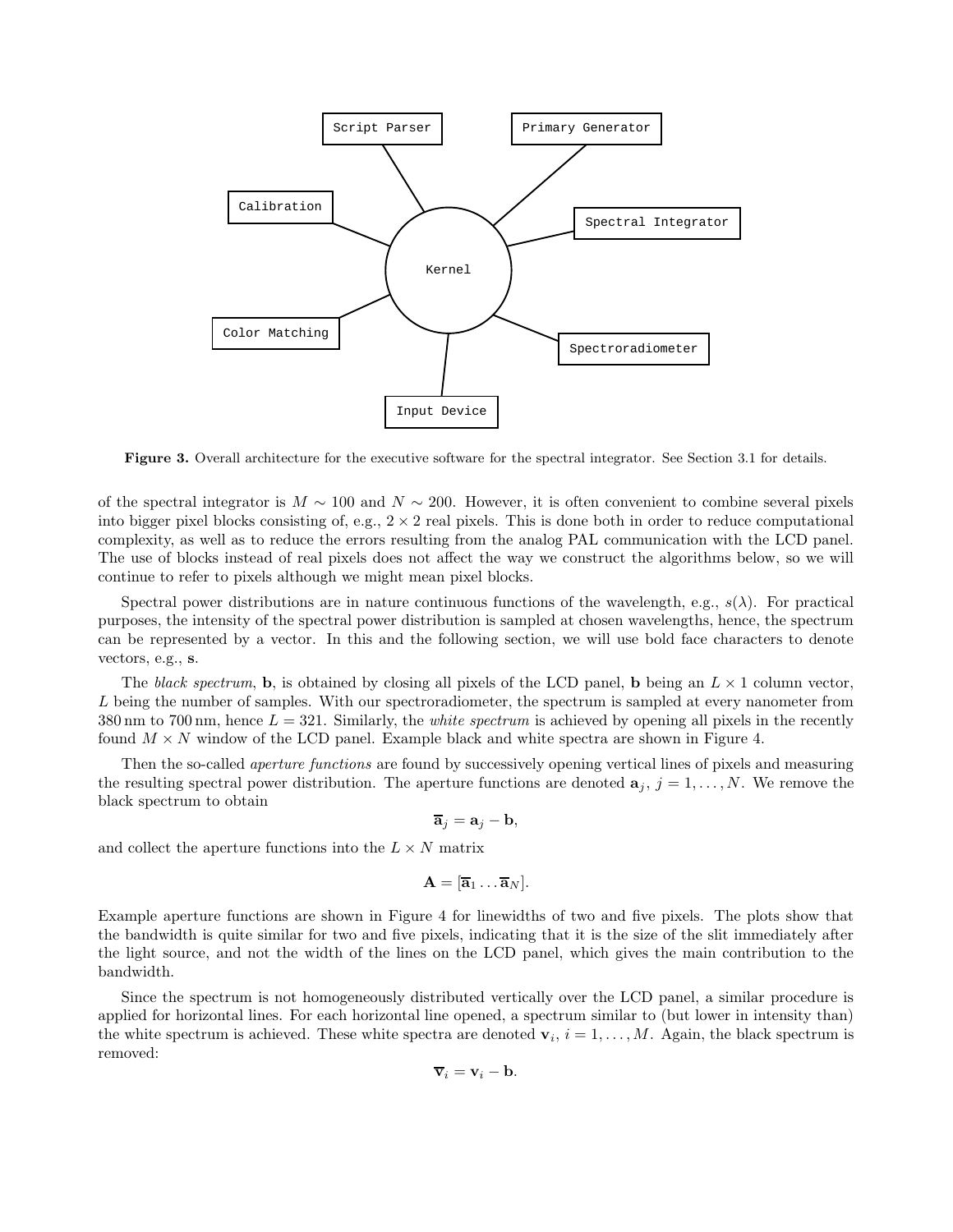

(a) Example black spectrum obtained by closing all pixels of the window on the LCD panel.



(c) Example aperture functions for two pixels wide vertical lines.



(b) Example white spectrum obtained by opening all pixels of the window on the LCD panel. The dashed line shows the black spectrum for comparison.



(d) Example aperture functions for five pixels wide vertical lines.

Figure 4. Spectral properties of the spectral integrator.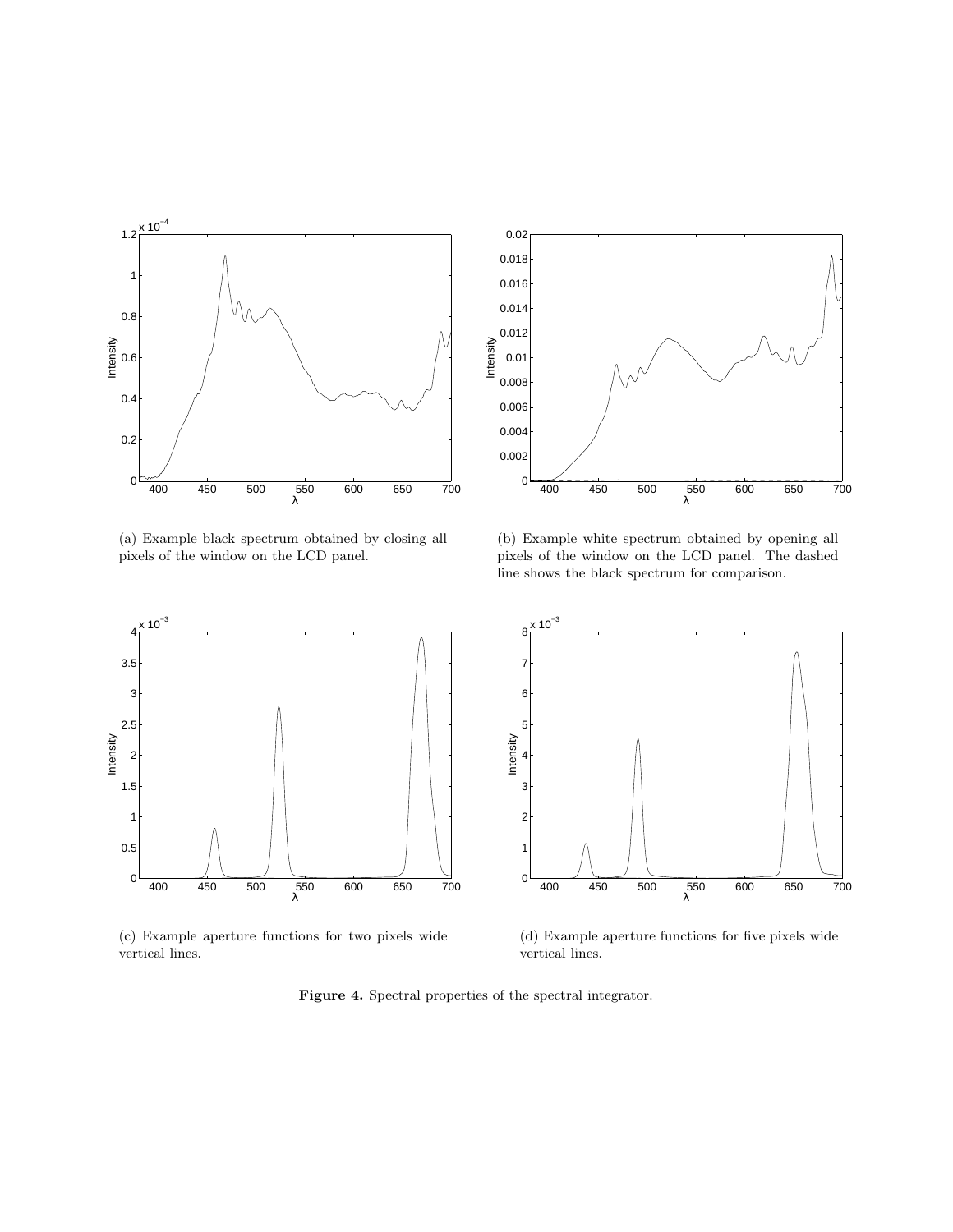These white measurements will be used as weight factors for calculating the resulting spectrum from the aperture functions. We are, however, not interested in the weight as a function of the wavelength (index of  $\overline{v}_i$ ), but instead as a function of the pixel position. We can achieve this by locating the maxima for the aperture functions,

$$
k_j = \arg \max(\overline{\mathbf{a}}_j).
$$

The corresponding white measurements are then collected into a  $M \times N$  weight matrix W whose components are given by the  $k_j$ th element of  $\overline{\mathbf{v}}_i$ ,

$$
W_{ij} = (\overline{\mathbf{v}}_i)_{k_j}.
$$

Finally, the weight matrix is normalized according to

$$
\overline{W}_{ij} = \frac{W_{ij}}{\sum_{i} W_{ij}}
$$

in order to have  $\sum_i \overline{W}_{ij} = 1$ .  $\overline{W}_{ij}$  now gives the contribution from pixel ij to the aperture function  $\overline{a}_j$ , and the spectrum achieved by opening pixel ij is thus given as  $s_{ij} = \overline{W}_{ij}\overline{a}_j + b$  (the black noise b is removed from every aperture function, and added once for the resulting spectrum).

When a spectrum is to be constructed using the spectral integrator, the best control is obtained by opening neighboring pixels of the LCD panel, starting from the central horisontal line. In this way, the central part of the LCD panel – where the spectrum is most homogeneous – is used the most, and possible effects of pixel boundaries are reduced. Hence, an LCD image (a subset of all pixels) can be described by an  $N \times 1$  vector m, where  $m_i \in \{0, 1, \ldots, M\}$  is the number of pixels opened at the vertical line number j starting from the central horisontal line and expanding in both directions. The weights of the various aperture functions are then given by the  $N \times 1$  vector  $\mathbf{w}_{\mathbf{m}}$  whose components are obtained by summing the weights of the opened pixels,

$$
(\mathbf{w}_{\mathbf{m}})_j = \sum_{i=\lfloor (M-m_j)/2 \rfloor}^{\lfloor (M-m_j)/2 \rfloor + m_j} \overline{W}_{ij}.
$$

For a given LCD image described by m, the resulting spectrum can be calculated as

$$
s = A w_m + b. \tag{1}
$$

#### 3.3. Generation of Arbitrary Stimuli

In the previous section we deduced the forward model, i.e., the method for calculating the resulting spectral power distribution from a given image on the LCD panel as specified by the LCD vector m. However, we are mainly interested in the reverse model, i.e., specifying a spectrum, s', and finding the vector **m** which results in a spectrum as close to that as possible. This can be done by, e.g., minimizing

$$
||\mathbf{s}' - \mathbf{s}|| = ||\mathbf{s}' - (\mathbf{A}\mathbf{w}_{\mathbf{m}} + \mathbf{b})||
$$

with respect to **m**. This is a standard non-linear constrained N-dimensional combinatorial optimization problem, and several algorithms for solving it are known.<sup>9</sup> However, such algorithms are generally quite time consuming and do not exploit a priori information. For color matching experiments (see Section 4.1), it is of utmost importance that spectra can be generated in real-time, giving a maximum of 40 ms (corresponding to 25 frames per second) for performing the optimization. We therefore developed the following heuristic search algorithm:

Start by setting  $l = 1$  and  $m_l = 0$ . The iterative algorithm then proceeds as follows:

- 1. Compute the spectrum  $s_l$  from the current estimate of  $m_l$  according to Equation (1).
- 2. Compute the difference spectrum,  $\mathbf{d}_l = \mathbf{s}' \mathbf{s}_l$ .
- 3. For every component  $(\mathbf{d}_l)_k$  of  $\mathbf{d}_l$ , find the aperture function  $\overline{\mathbf{a}}_j$  minimizing  $|k \arg \max(\overline{\mathbf{a}}_j)|$ . Construct the  $N \times 1$  vector  $\Delta \mathbf{m}_l$  with components given by  $(\Delta \mathbf{m}_i)_j = \sum_k (\mathbf{\overline{a}}_j)_k / M$ .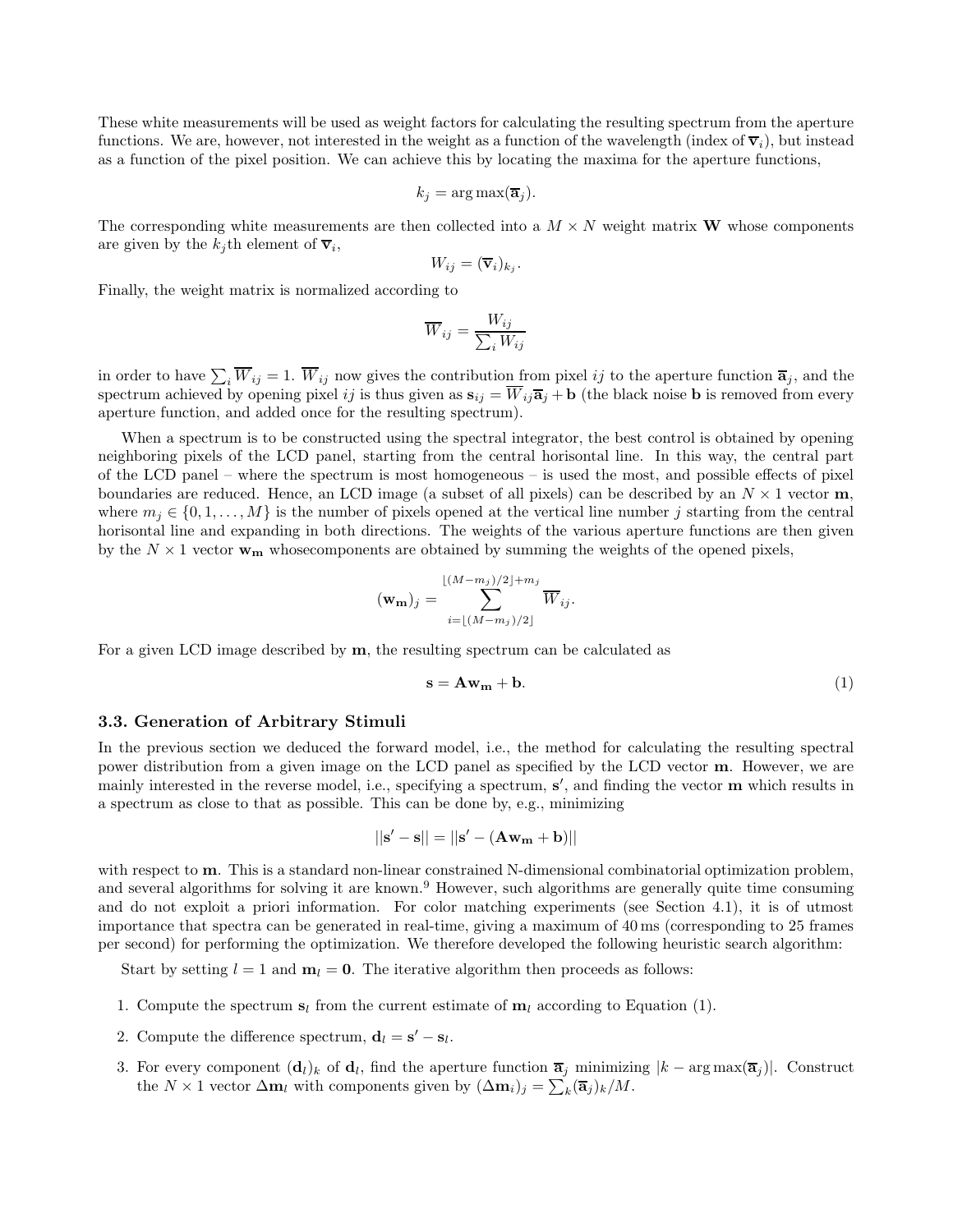- 4. The components of  $\Delta m_l$  are real numbers, whereas the number of pixels to open or close must be a natural number. Experiments have shown that a simple round-off of the real numbers can lead to quite large systematic errors and cause the iterative algorithm to converge prematurely. Therefore, the rounding is performed in a manner inspired by so-called error diffusion algorithms: The first component of  $\Delta m_l$  is rounded towards the nearest integer, and the round-off error is added to the neighboring component. In order to further reduce systematic errors, the error diffusion is performed alternately in the two directions through the vector  $\Delta n_l$  depending on whether l is even or odd. The vector rounded in this manner is denoted  $\Delta \overline{\mathbf{m}}_l$ .
- 5. Update the estimate of **m** according to  $\mathbf{m}_{l+1} = \min(\max(\mathbf{m}_l + \Delta \overline{\mathbf{m}}_l, 0), M)$ .
- 6. If  $m_{l+1} \neq m_l$ , increase l and iterate from 1, else  $m_{l+1}$  is accepted as the best estimate for the LCD image.

The algorithm works in real-time. For simple smooth spectra, the number of iterations is typically about five, whereas for complex spectra with sharp edges, the number of iterations can approach twenty. In Figure 5, examples of spectral power distributions generated with the algorithm are shown. The plots show the specified spectrum, s' (shown as solid lines), the calculated closest match, s (shown as dashed lines) and the measured resulting spectrum, m (shown as dash-dot lines). The difference between the calculated closest match and the measured spectrum results mainly from the assumptions made for the forward model from Section 3.2, whereas the difference between the specified and the calculated closest match stems both from the algorithm presented above and from the physical limitations inherent to the equipment itself. For example, it is impossible to generate a higher intensity than that provided by the lamp (filtered through the optics), and this is the reason for the lack of intensity in the blue part (short wavelengths) of the spectrum. In the red part of the spectrum (long wavelengths), the unevenness in the generated spectra is considerably higher than in the other parts of the spectrum. This is related to the two facts that (1) the light source has considerably more spikes in this part of the spectrum, and that (2) the dispersion is weak in this part of the spectrum, increasing the bandwidth of the aperture functions and reducing the possibility of controlling the resulting spectral power distribution.

# 4. POTENTIAL APPLICATIONS

With a spectral integrator of the kind described above, the potential applications are numerous. At UiO and HiG projects of particular interest fall into the three categories of colorimetry (4.1 through 4.3), imaging (4.4 and 4.5), and light sensor characterization (4.5 and 4.6).

# 4.1. Transformability of Color-Matching Functions

In a series of articles, W. A. Thornton<sup>10</sup> has questioned the assumption of linearity that found the basis of standard colorimetry. Challenged by this, the International Commission on Illumination (CIE) has established a technical committee whose mandate is to test if the transformability assumption holds true.<sup>11</sup> Plans have been made for a more elaborate investigation in which the transformability can be tested in detail. The spectral integrator facilitate functions which make it possible to run color-matching experiments yielding enough data for a thorough investigation.

## 4.2. Metamerism

The study of metamerism is a topic in color and lighting industry. Though CRT monitors have shown powerful in color vision studies, metameric colors cannot be produced on these. The spectral integrator, however, is particularly well-suited for this kind of studies.

# 4.3. Chromatic Adaptation and Color Appearance Modeling

A color appearance model  $(CAM)^{12}$  provides a viewing condition specific means for transforming tristimulus values to or from perceptual attribute correlates. The two major pieces of such a model are a chromatic adaptation transform<sup>13, 14</sup> and equations for computing correlates of perceptual attributes, such as brightness, lightness, chroma, saturation, colorfulness, and hue.<sup>15</sup> Color Appearance Models are capable of predicting color appearance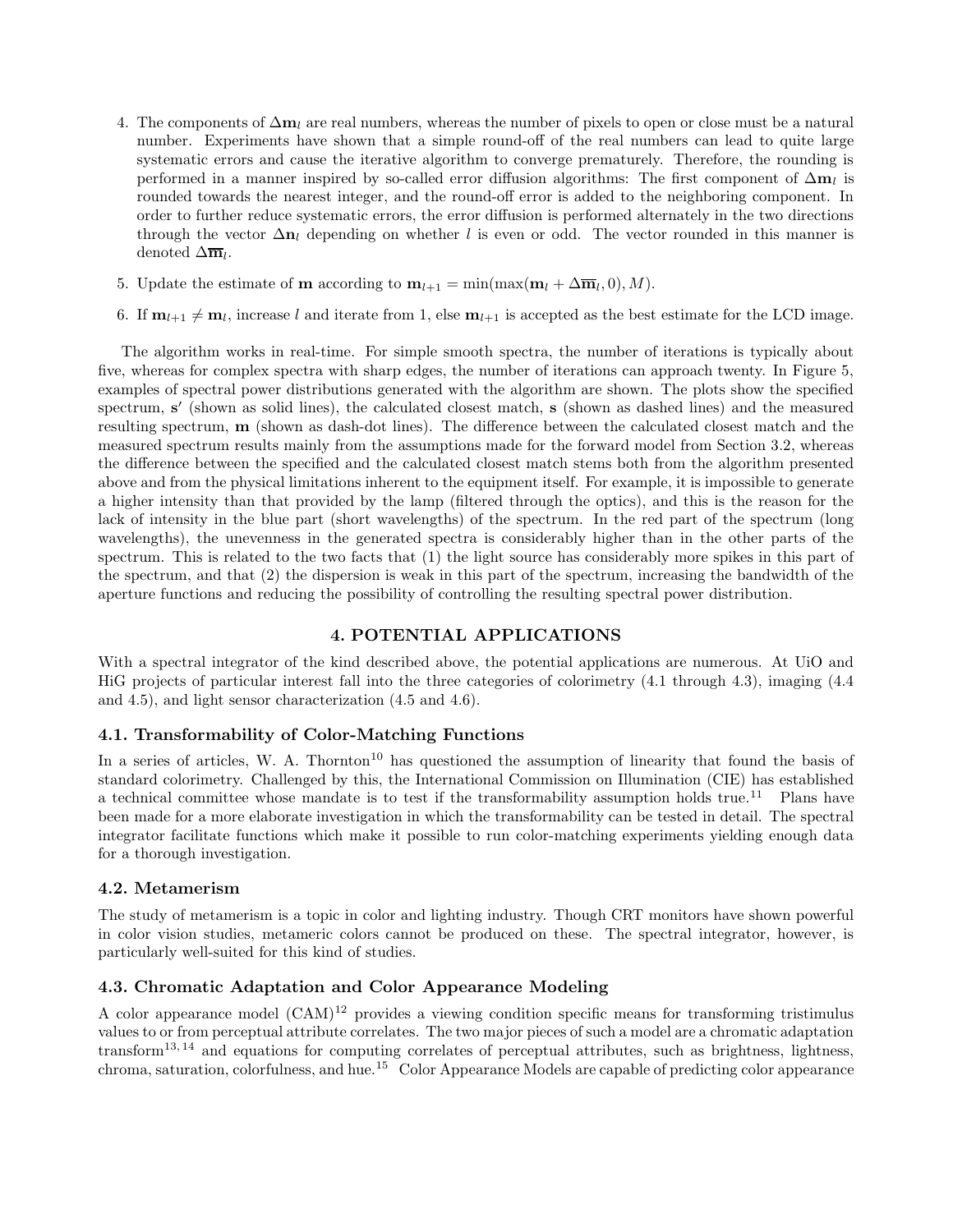

(a) CIE light source D65 as specified, calculated, and measured.



(c) CIE light source E as specified, calculated, and measured.



(b) CIE light source A as specified, calculated, and measured.



(d) Box shaped spectrum as specified, calculated, and measured.

Figure 5. Generated stimuli using the proposed heuristic search algorithm.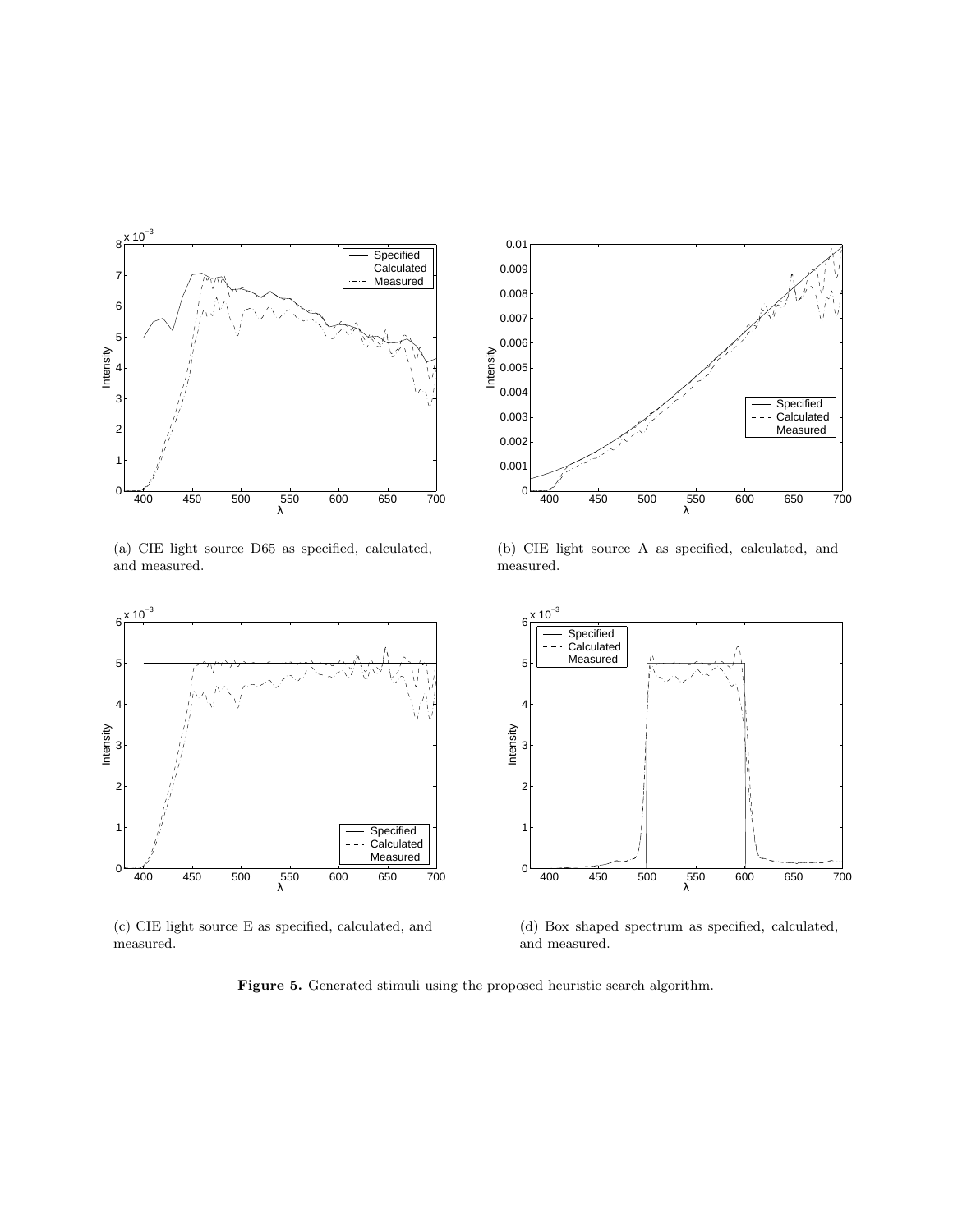under a variety of viewing conditions, including different light sources, luminance levels, surrounds, and lightness of background, and are potentially a useful tool for achieving successful cross-media color reproduction.

The spectral integrator makes more detailed studies of these effects feasible. Using two LCD panels, one in each branch of the optical bench, it will be possible to specify exactly the spectral power distribution of both center and surround of a visual test field, and thus to study the effects of chromatic adaptation on both color-matching functions and color-sensation thresholds.

## 4.4. Multispectral Image Acquisition

For digital image acquisition and reproduction, three-channel images have several limitations, in particular because of metamerism. By augmenting the number of channels in the image acquisition and reproduction beyond three, we can remedy these problems, and thus increase the color image quality significantly. This is the basic idea of multispectral color imaging.

The most commonly used principle for acquisition of multispectral color images is to use a monochrome CCD camera coupled with an electronically tunable filter  $(LCTF)^{16, 17}$  However, the flexibility in choosing the spectral transmissivity of such filters leaves much to be wished for. With the spectral integrator, it is possible to completely omit the filter, and instead use the integrator as a light source with extremely flexible spectral properties. A similar technique has been used by Hauta-Kasari et al.<sup>18</sup> where the spectral light was produced using concave gratings, LC-panel and polarizers.

## 4.5. Spectral Characterization of Digital Cameras

In order to properly calibrate an electronic camera it is necessary to know the spectral sensitivity of the camera. It is possible to estimate the sensitivity indirectly by acquiring a set of samples of known spectral reflectances, and by inverting the resulting system of linear equations.<sup>19</sup> In the presence of noise, this system inversion is not straightforward. A more robust method consists in measuring the camera response when exposed to a set of calibrated nearly monochromatic light stimuli.<sup>20</sup> The spectral integrator may be an adequate device for such purposes.

#### 4.6. Solar Cell Characterization

The ultimate method to test the overall performance of solar cells is outdoor exposure. However, reliable and reproducible results can only be obtained with solar simulators whose illumination conditions are designed to match an internationally standardized solar spectrum.

Commercially available solar simulators usually use a xenon arc lamp in conjunction with a spectral correction filter which approaches the terrestrial solar spectrum such that it is good enough for many applications.<sup>21, 22</sup> It is possible that the spectral integrator can offer a more precise simulation of the solar spectrum, and that it therefore can be used for research and development of solar cells.

#### 5. CONCLUSION AND FURTHER WORK

During the last decades, a spectral integrator has been built at the University of Oslo. The spectral integrator has now been extended with an executive software which through a fast iterative algorithm makes feasible the construction of arbitrary spectral power distributions with good precision. Combined with this software, the spectral integrator has applications to a wide range of fields, which will be investigated in the future.

In order to improve the properties of the spectral integrator, further investigations are planned. For generation of high precision spectra, the spectroradiometer measurements can be included in the iterative algorithm from Section 3.3 in step 1 instead of using Equation (1). This will of course make the algorithm much slower, but will be useful for generating high precision spectral stimuli. Furthermore, the behavior of the heuristic search algorithm must be tested against well established (and slower) optimization algorithms, e.g., the simulated annealing algorithm. There is a possibility that the level of precision of the algorithm itself could be improved without compromising on the real-time requirement.